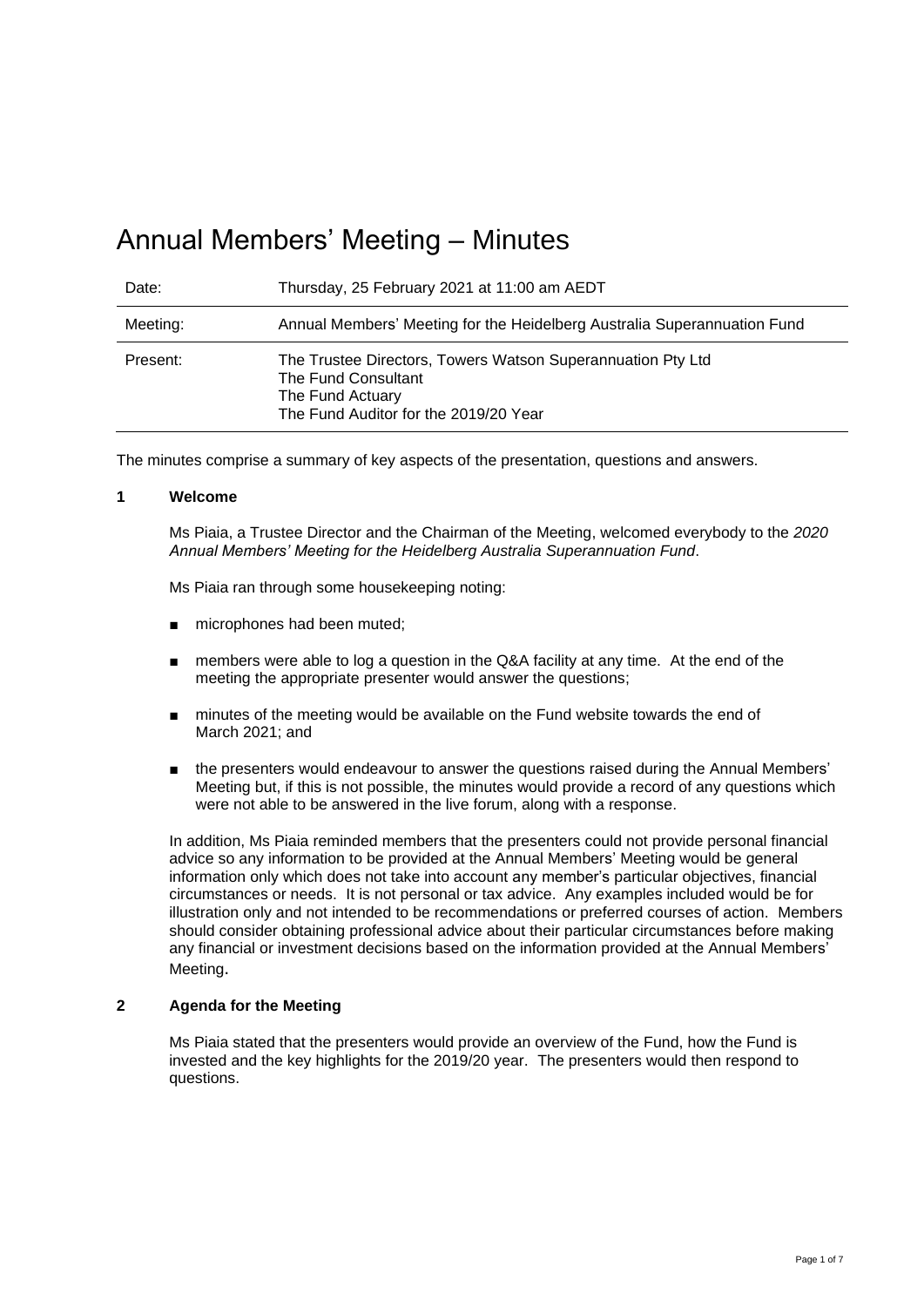## **3 In attendance**

The presenters introduced themselves individually.

Directors of the Trustee of the Heidelberg Australia Superannuation Fund:

- Andrea Piaia
- Jackie Downham
- **Kate Maartensz**
- John Burnett

Executive and other official roles of the Heidelberg Australia Superannuation Fund:

- Andrew Hawthorn (Fund Consultant, Willis Towers Watson)
- Tracy Polldore (Fund Actuary, Willis Towers Watson)
- Alison Flakemore (Auditor, Crowe)

#### **4 Overview of the Fund**

Mr Hawthorn, the Fund Consultant, provided an overview of the Fund, explaining the role of the Trustee, Policy Committee and the advisors to the Trustee.

Mr Hawthorn noted that the Policy Committee is made up of equal representatives from the members and the Company. The current member elected representative is GK Ng and the Company appointed representative is Con Xanthos. The Policy Committee meets on a quarterly basis.

Mr Hawthorn gave an overview of the three membership sections (Defined Benefit, Accumulation, and Retained) of the Fund and outlined the membership and asset split for each section at 30 June 2020. Mr Hawthorn advised that the Fund was closed to new members in June 2020.

Mr Hawthorn went on to explain the investment choice options available to members, there being four diversified options and a Cash option available to accumulation and retained members and the non-defined benefit related accounts for defined benefit members. The key differences between the five investment options were outlined, those being the split between growth and defensive assets, the performance objective for each option and each option's probability of generating a negative return in any one year. Mr Hawthorn confirmed that switching between investment options is permitted and that all switches are implemented at the end of each month.

Everybody has a different appetite and tolerance for the level of volatility (sometimes called risk) that they are willing to take. The Trustee recommends that members seek professional finance advice before deciding which option may be most suitable for their particular circumstances.

The functionality of the Fund's website was highlighted and is where members are directed to access the latest information on the Fund and various publications including the Fund's Product Disclosure Statement, latest Annual Report and newsletter. The Fund's website is where members can access various forms to make changes to their personal details, change their investment options and update their beneficiary details.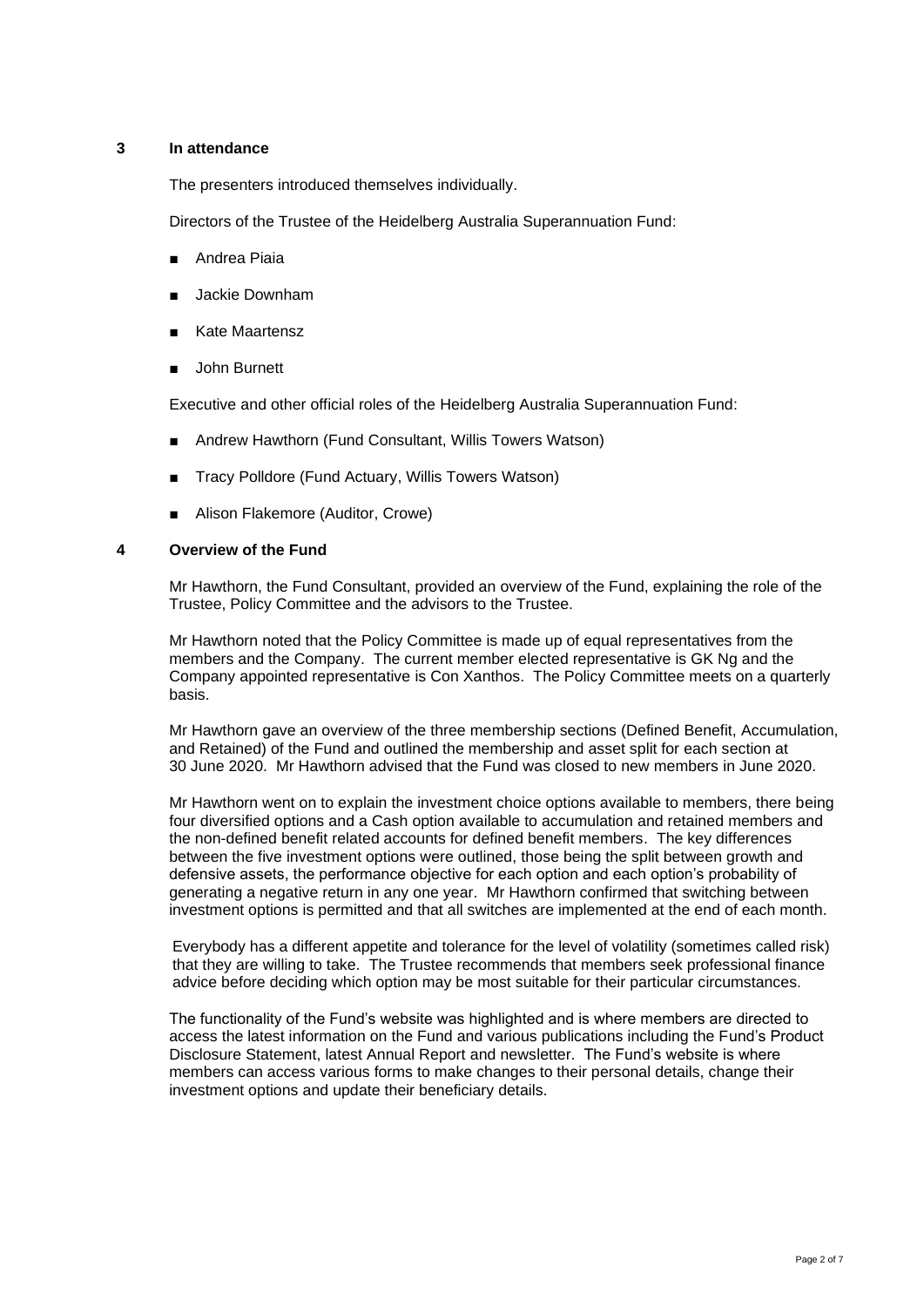## **5 Investment Management**

Ms Maartensz, a Trustee Director, advised that the Trustee has appointed Towers Watson Australia Pty Ltd (TWA) to provide investment advice.

The Fund adopts a multi-manager approach through a series of investment trusts. The Trustee utilises active funds management in asset classes where there is good opportunity for adding value (usually growth assets such as property and shares) and passive funds management in asset classes where there is less opportunity for the investment manager to add value. Passive managers may also be used to manage investment risk.

This multi-manager approach was illustrated by Ms Maartensz. At 30 June 2020, the Fund was invested across nine investment managers.

# **6 This year in review – 2019/20**

Ms Maartensz gave an overview of the key activities and highlights for the 2019/20 Fund year.

Ms Maartensz advised that the Trustee continually monitors the performance of the Fund and undertakes an investment strategy review each year. The outcomes from the recent strategy review were to:

- increase the Fund's international share investments to 70% (up from 50%) and reduce Australian share investments to 30% (down from 50%). The aim of the change was to increase diversification;
- increase the Fund's foreign currency exposure for international shares from 50% to 60%. Increasing the Fund's exposure to foreign currency is seen as a tool to manage downside risk;
- appoint a third international shares manager to increase the Fund's diversification within this asset class

These changes were made to the portfolio in the first quarter of 2020.

The investment returns for the Fund's four diversified investment options were listed for one, three, five and 10 year periods. Each of the options had provided returns above their respective CPI+ objectives over designative measurement periods and the comparative performance of the Fund had also been strong. This was illustrated by the Fund's Growth option investment return relative to the median returns from the industry survey SuperRatings.

Ms Maartensz noted that COVID-19 has impacted investment markets. We saw substantial losses in world investment markets in the March 2020 quarter. Markets stabilised over the June 2020 quarter and some of the losses were recovered. The Fund's service providers have been able to adapt to a new working environment with minimal impact to member services. The Fund has made payments under the Government's COVID-19 early release arrangements to a small number of members.

Looking ahead, the Trustee will: continue to focus on providing members with quality and timely information about the Fund; focus on ensuring that investment fees and net returns remain competitive; maintain insurance cover that is accessible to members and with fees below peer group funds; continue to review the Fund's investments with the aim of improving the retirement outcomes for members, while working with the Policy Committee to ensure the voices of members are heard.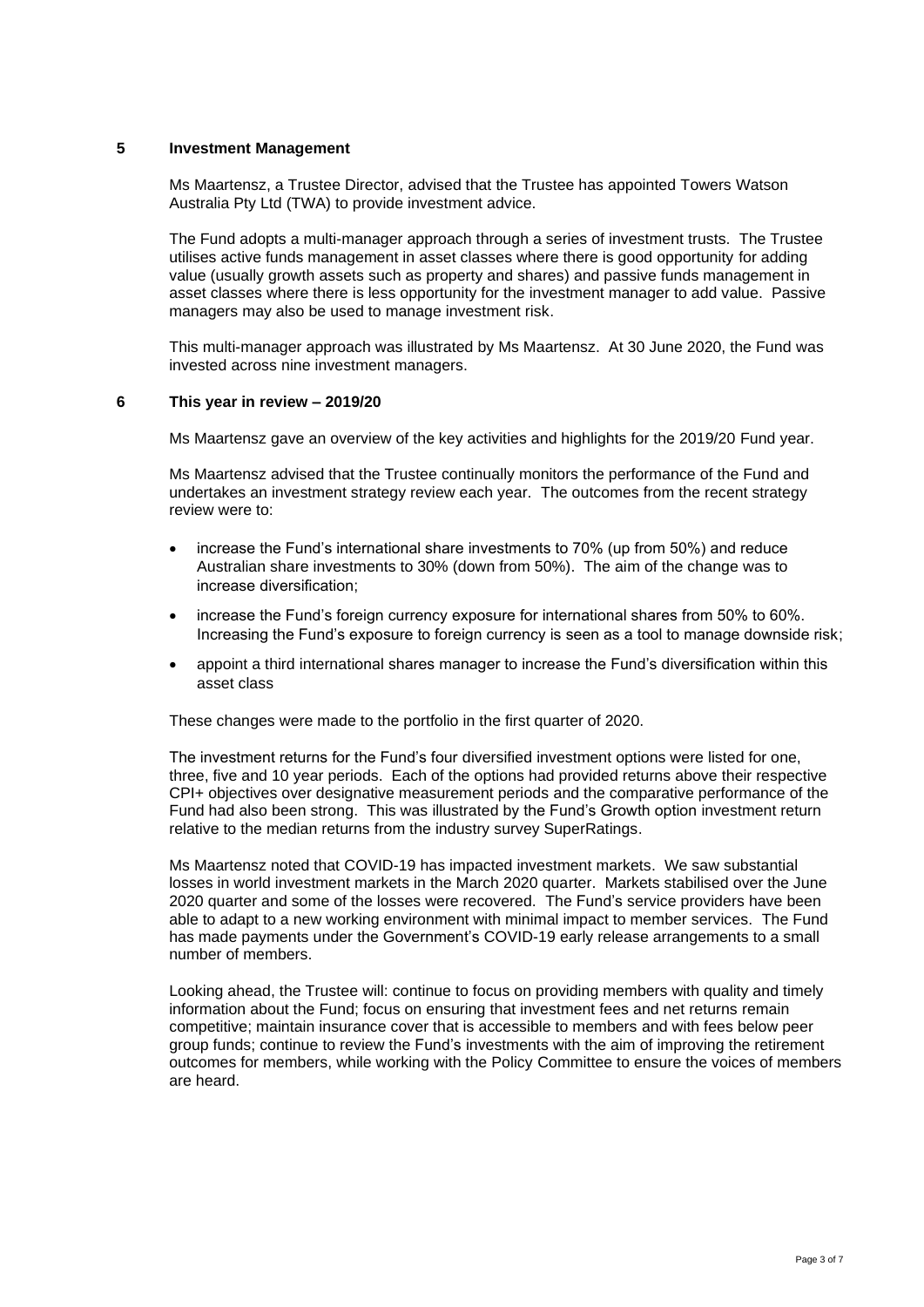# **7 Questions and Answers**

#### **7.1 "What is the difference between the accumulation and retained funds?"**

Mr Hawthorn advised that the similarity is that the same investment options are available to accumulation and retained benefit members.

For employee accumulation members, the company meets the cost of insurance cover and expenses. These costs are met by retained benefit members and not by the company.

The insurance cover as a retained benefit member is the amount of cover held by a member when they cease employment with Heidelberg Australia. So, say if a member's cover is \$100,000 when he/she leaves employment, then he/she will move into the retained benefit section with \$100,000 of insurance cover and that amount is fixed. The member can agree to continue that insurance cover, the costs being outlined in the Fund's documentation, or they can cancel that cover at any time. It is up to the individual member.

## **7.2 "We have mentioned that the Fund is closed to new members does this mean that the Fund will die over time?"**

Mr Hawthorn restated that the Fund is closed to new members and that the average age of members is getting older. At some point as the Fund's membership gets older, the Company will review the direction of the Fund. However, at this point of time it is business as usual and the Trustee and the Fund advisors are proceeding on the basis that the Fund is continuing.

#### **7.3 "What would happen for the defined benefit members after 65 years of age?"**

Mr Hawthorn advised that when defined benefit members reach age 65 their defined benefit is crystalized. That is their multiple times final average salary would be calculated on their  $65<sup>th</sup>$  birthday and then that would become the opening balance as a late retiree (which is a term in the Trust Deed which is used to describe a member who is over age 65). The crystalized defined benefit then becomes an accumulation balance.

The member has full discretion on how that benefit is then invested within the Fund over the various investment options available and there is no longer the requirement for the member to continue to contribute. Therefore, the obligation to make member contributions at the rate of 4% or 4.71% gets turned off and Heidelberg will commence contributions at the Super Guarantee rate.

Essentially the defined benefit is crystalized into an accumulation account with super guarantee contributions and investment returns applied to the account. No fees apply whilst the member is still an employee of Heidelberg.

## **7.4 "Why does the Fund trustee not have a portal where members can manually put money into their accounts?"**

Mr Hawthorn confirmed that members can put money into their accounts through payroll if they are an employee member and employees should speak to Julie Sarro regarding the process. Mr Hawthorn acknowledged that larger funds and industry funds will allow members to BPay into their account, but the scale of this Fund precluded this.

Mr Hawthorn advised that members can speak to the Administrator to contribute to their account, but it needs to be an individual transaction rather than via an available facility.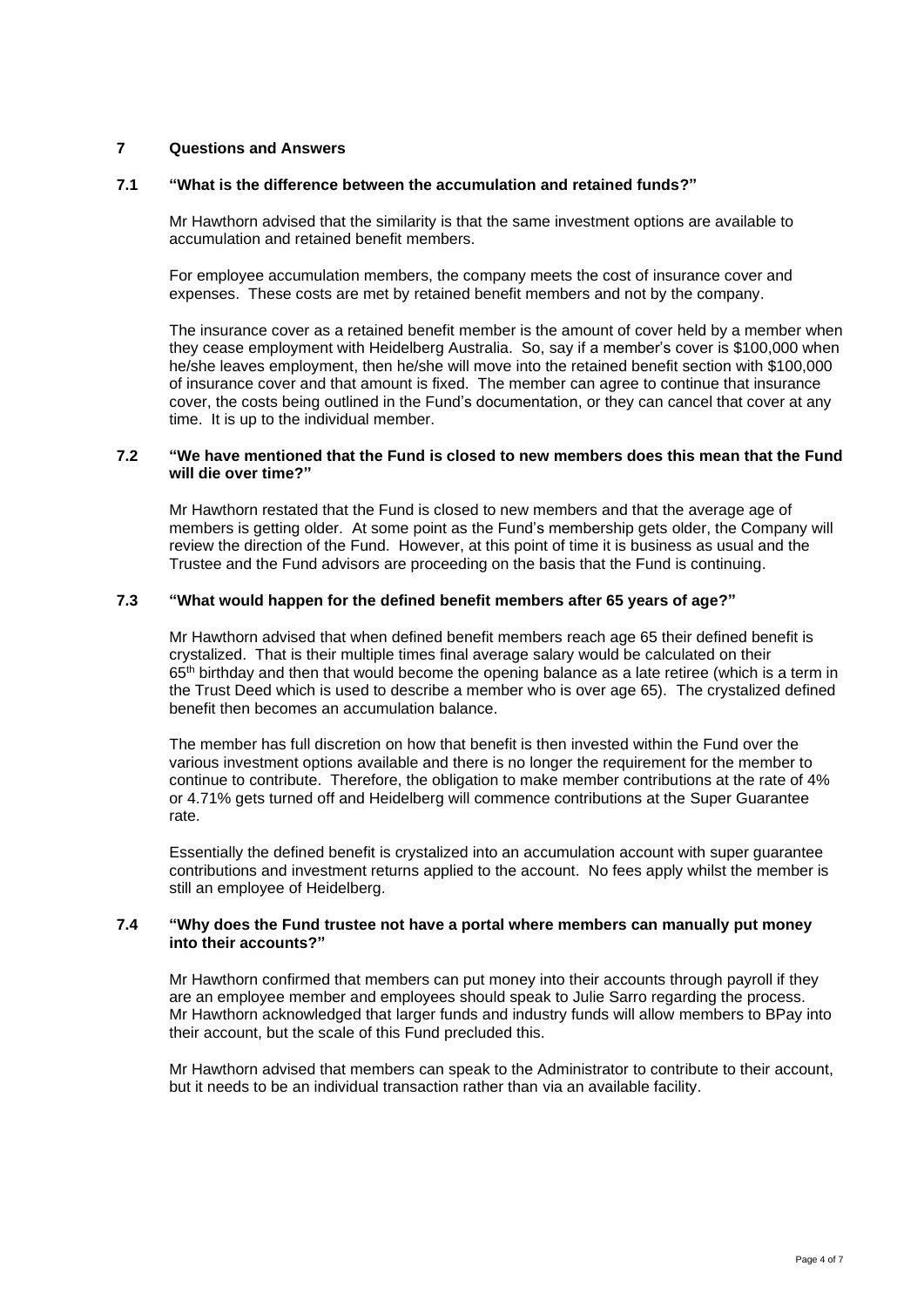#### **7.5 "With no new members the total value of the Fund will reduce over time so what does that mean for the attractiveness of the Fund to investing providers, fund managers and the effect of fees with less members covering those fixed fees?"**

Ms Piaia addressed the question from a trustee perspective and stated that the purpose of a defined benefit fund like this is to pay out benefits over time. There are a number of smaller defined benefits funds than this Fund that are still in existence. The Trustee is expecting the Fund, being a mature fund, to decline over time in terms of its size as benefits are paid out to members.

Mr Hawthorn added that on the investment side, the Fund's value is around \$23-25 million, and it has nine investment managers. The Fund uses wholesale investment managers, for which there are different requirements to investing, for example if the Fund appoints a new manager, the minimum investment amount is typically \$500,000. At this point the Fund's smallest mandate with the managers is \$2 or \$3 million and therefore if the Fund was to change an investment manager, the size of the Fund would not preclude it from investing with a new manager.

Mr Hawthorn further stated that the Trustee negotiates fees with all managers so, even at a wholesale level, there is a rack rate which may be subject to an investment fee rebate (i.e. a reduction in fees). So, at this point the size and scale of the Fund is not a major concern.

Mr Hawthorn stated that in relation to fees and costs, the Company supports the Fund and the defined benefit arrangement. The administration fees for active employee members are paid in full by the Company. Unless that arrangement changes, the size of the Fund won't have a bearing on costs for active members. For retained benefit members, the fee charged is a direct pass through of the fee that the Trustee pays the administrator.

## **7.6 "The size of the Fund at this time has no material impact on its performance or fees?"**

It was noted that this was a clarifying question related to the question immediately prior and Mr Hawthorn stated his belief that this would be a fair conclusion.

# **7.7 "What options exist for someone who decides to early retire?"**

Mr Hawthorn addressed this question. Irrespective of whether a member is an accumulation member or a defined benefit member, the benefit will be crystalized at the time of early retirement. The benefit is automatically invested in the Fund's retained benefit section to ensure that there is no loss of investment and insurance continuity. After that point, it is up to the individual member to decide what they do. If the member is between 55 and 60, the benefit will generally need to remain invested (depending on the member's preservation age), but whether it remains invested in the Heidelberg Australia Superannuation Fund or another fund is the member's decision and they should seek professional financial advice.

When a member turns age 60, and assuming they have permanently retired from the workforce, there are further options and one of those is an account-based pension. Mr Hawthorn restated that the Trustee cannot give personal finance advice and noted that the Fund does not offer account-based pensions. Hence, if a member's advisor recommends an account-based pension, many alternative funds, including industry funds, will provide this feature. In addition, when a member turns age 60 and has left the workforce, they can fully access their superannuation funds. After age 60 and leaving the workforce, 100% of the benefit is available from superannuation tax free.

Mr Hawthorn reiterated that a member should get personal financial advice.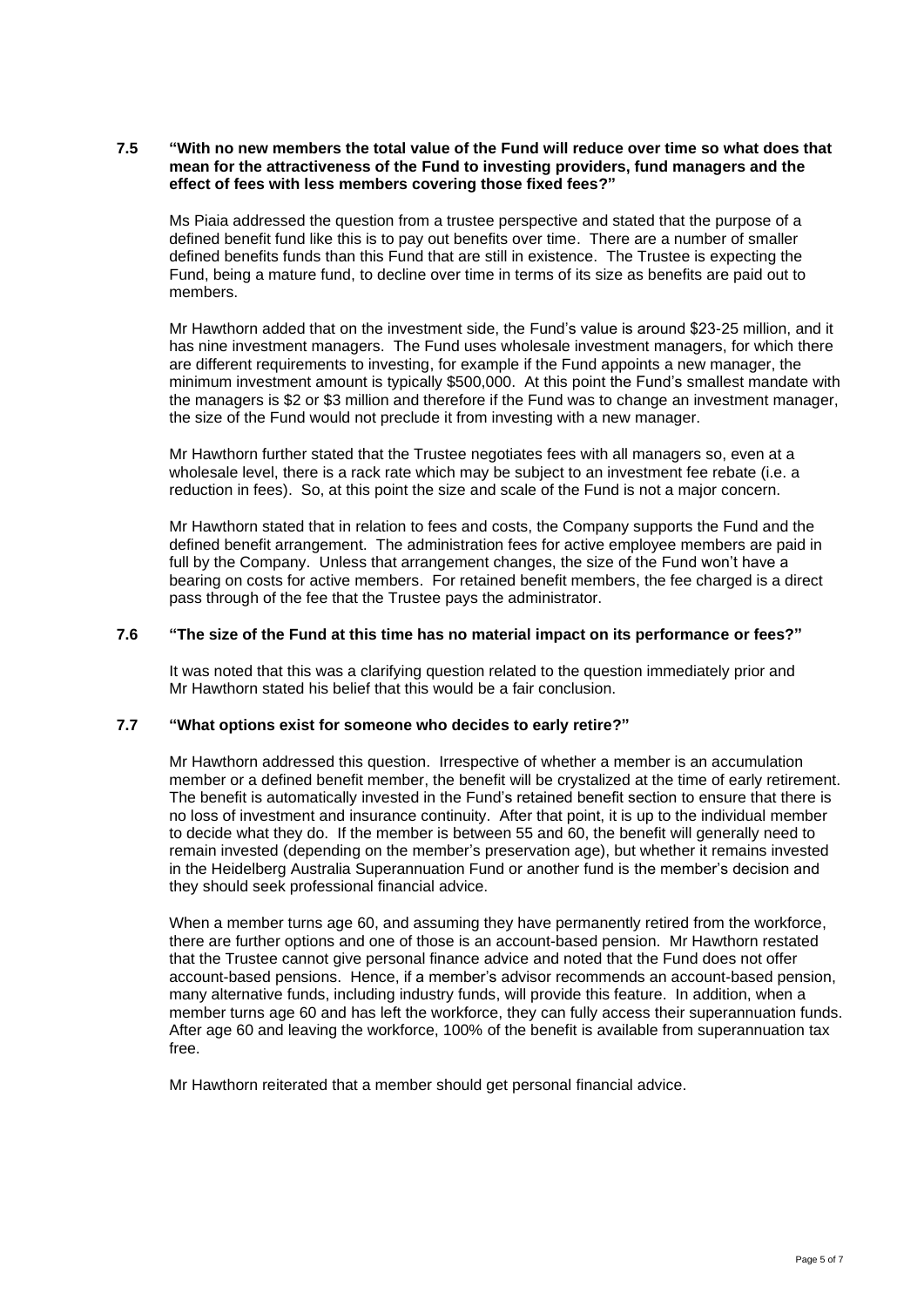# **7.8 "At the chosen age of retirement is the option for income stream available in our scheme?"**

Ms Piaia directed members to Mr Hawthorn's comments in response to the previous question and advised that if a member wanted to commence an income stream they would need to get financial advice and choose a product that was suitable for their needs in that regard. But this Fund does not provide any sort of income stream on retirement.

## **7.9 "I understand lump sums can be taken out as required are there any limits to this?"**

Ms Piaia advised that prior to ceasing employment there are only certain circumstances that members can take out lump sums. She asked Mr Hawthorn to address limits on retained benefit members (if any).

Mr Hawthorn confirmed that if a member is over age 60 and has met applicable preservation requirements, they can access lump sum amounts from the Fund at any time. A written request would need to be made to the Fund administrator nominating account details and then that amount will be paid tax free. A member requires a minimum account balance of \$2,000 to join the retained benefit section. After having joined, no minimum balance is required to be maintained.

#### **7.10 "Are there any fees associated with withdrawals?"**

Mr Hawthorn replied that the Fund does not charge any withdrawal fees to members.

## **7.11 "How safe is defined benefit?"**

Ms Polldore, the Fund Actuary, responded to this question with some background on defined benefits. The Fund Actuary monitors the funding position of the Fund and the key indicator for the Trustee, Actuary and also the regulator is the assets compared to the vested benefits. The vested benefits are those benefits that would become payable if everybody resigned or retired from Heidelberg. Ms Polldore confirmed that the assets in this Fund have covered the vested benefits by a reasonable margin since her involvement. She confirmed that this coverage is monitored on a quarterly basis and reported to APRA. Further, every three years a more in depth funding review is conducted as required by legislation to recommend contributions that ensure the defined benefits are covered in future. Ms Polldore noted that the Company has always been very agreeable to her contribution recommendations in the past. She ended by stating that the most recent estimate at 31 December 2020 showed the ratio of assets to vested benefits was around 110%.

# **8 Close**

There being no further business, the Chairman declared the meeting closed at 11:43 am AEDT.

Signed as a correct record.

Andrea Piaia

Chairman Date **Date of the Chairman** Date of the Chairman Date of the Chairman Date of the Chairman Date of the Chairman Date of the Chairman Date of the Chairman Date of the Chairman Date of the Chairman Date of the Chair

23 March 2021 ………………………………………… …………………